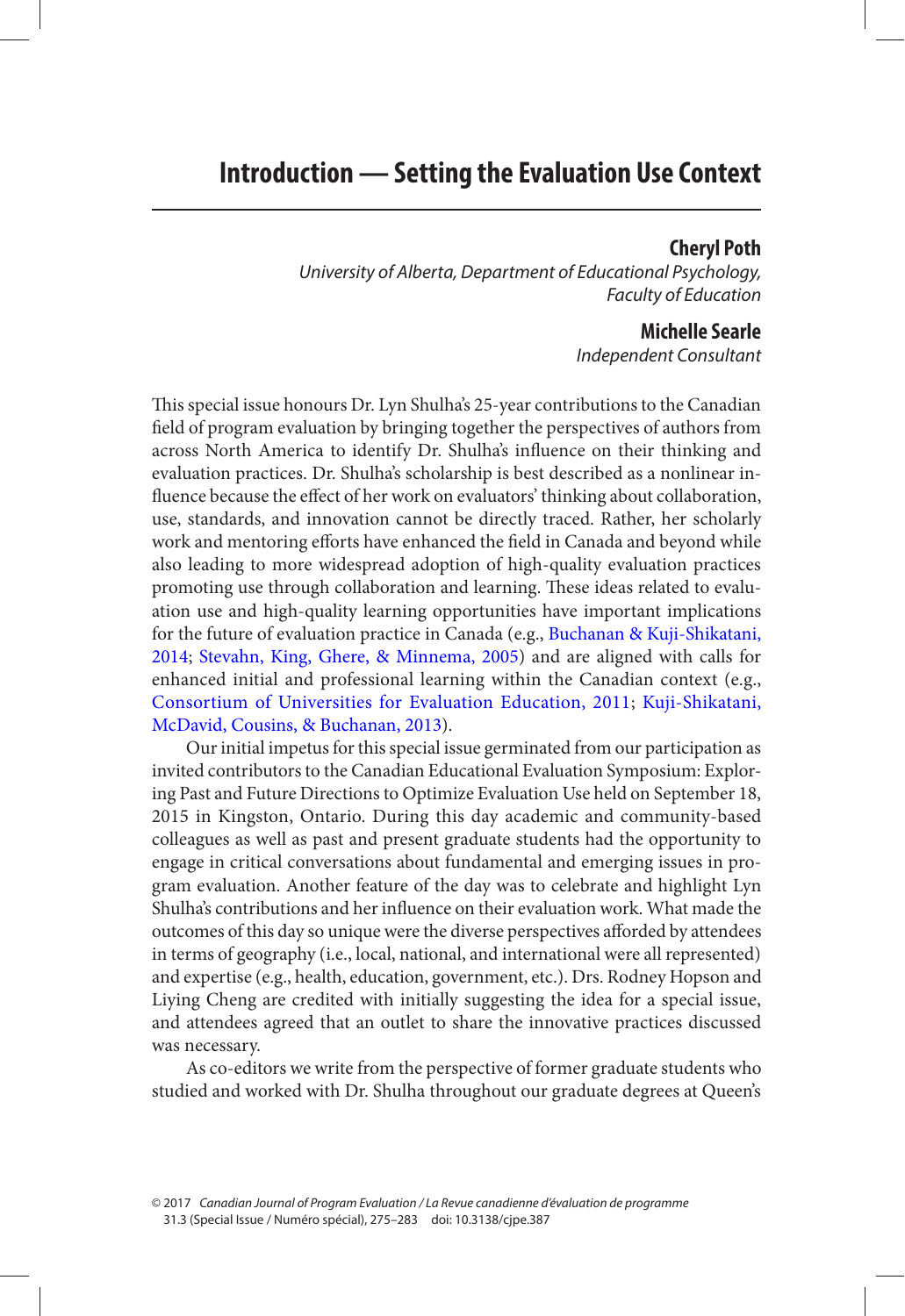University. We were privileged to have our development as evaluators shaped by our interactions with Dr. Shulha. As a mentor for many graduate students and colleagues, she facilitated learning experiences essential for pursuing careers in evaluation by developing knowledge and skills, and then creating opportunities for real-world applications. She was as well known for her academic expertise as for her extremely supportive and practical supervisory approach. Dr. Shulha taught us that in evaluation, the saying "it depends" is attributable to the uniqueness of each evaluation context. She also taught us that evaluation is an applied art and that, while elaborate ruminations are possible, serving the clients' needs must remain central to our work. Through her leadership, Dr. Shulha inspired people to find their own unique ways to contribute to the field of evaluation practice. For us, our commitment to enhancing evaluation use and advancing evaluation practices is demonstrated by our work as practitioners in diverse contexts, as instructors in the classroom, and as contributors to the literature.

We agreed to take on the coordination efforts for this special issue, and to our delight (and surprise) we received acceptances from all of the original invited contributors. These initial invitees were chosen from a larger list of participants in the Canadian Educational Evaluation Symposium because they represented diverse roles (e.g., academics, students, community partners), potential topics, and geographical locations. In addition, we invited contributors that would represent the core areas of Dr. Shulha's work and, as such, demonstrate her influence on the areas of use and collaboration in the field of evaluation. To begin, we solicited titles and brief abstracts and submitted the proposal for a special issue. Once the proposal was accepted, we invited the authors to prepare manuscripts that were then subjected to three reviews as part of a double-blind peer review process; it is noteworthy that we sought reviewers who are recognized as experts in the field of evaluation. We are proud to present the seven invited manuscripts embodying the superb efforts of all our authors in attending to the thoughtful feedback from our reviewers in five articles, a practice note, and a closing commentary.

 To enhance the range of voices that could be accommodated as manuscripts, we invited additional symposium participants to share their musings related to Dr. Shulha's work and her contributions to the field of evaluation. Selections of these stories have been interwoven into this editorial to resonate two core themes presented in this issue: collaboration and learning. Bringing together the voices and perspectives of varied people from diverse disciplines engaged in thoughtful reflection embodies the manner in which Dr. Shulha, in our perspective, constructs her evaluation scholarship and practice. In creating this editorial and this special issue, we honour Dr. Shulha's commitment to evaluation as a form of scholarship that nudges at the boundaries of research conventions and extends understanding about evaluation use by encouraging collaborative processes and learning from ongoing reflection. In the conversations we hope this special issue will provoke, we envision a continued broadening of the field of evaluation where possibilities for collaborating in the generation, and use, of evaluation knowledge leads to continual influence and improvement of the world we live in.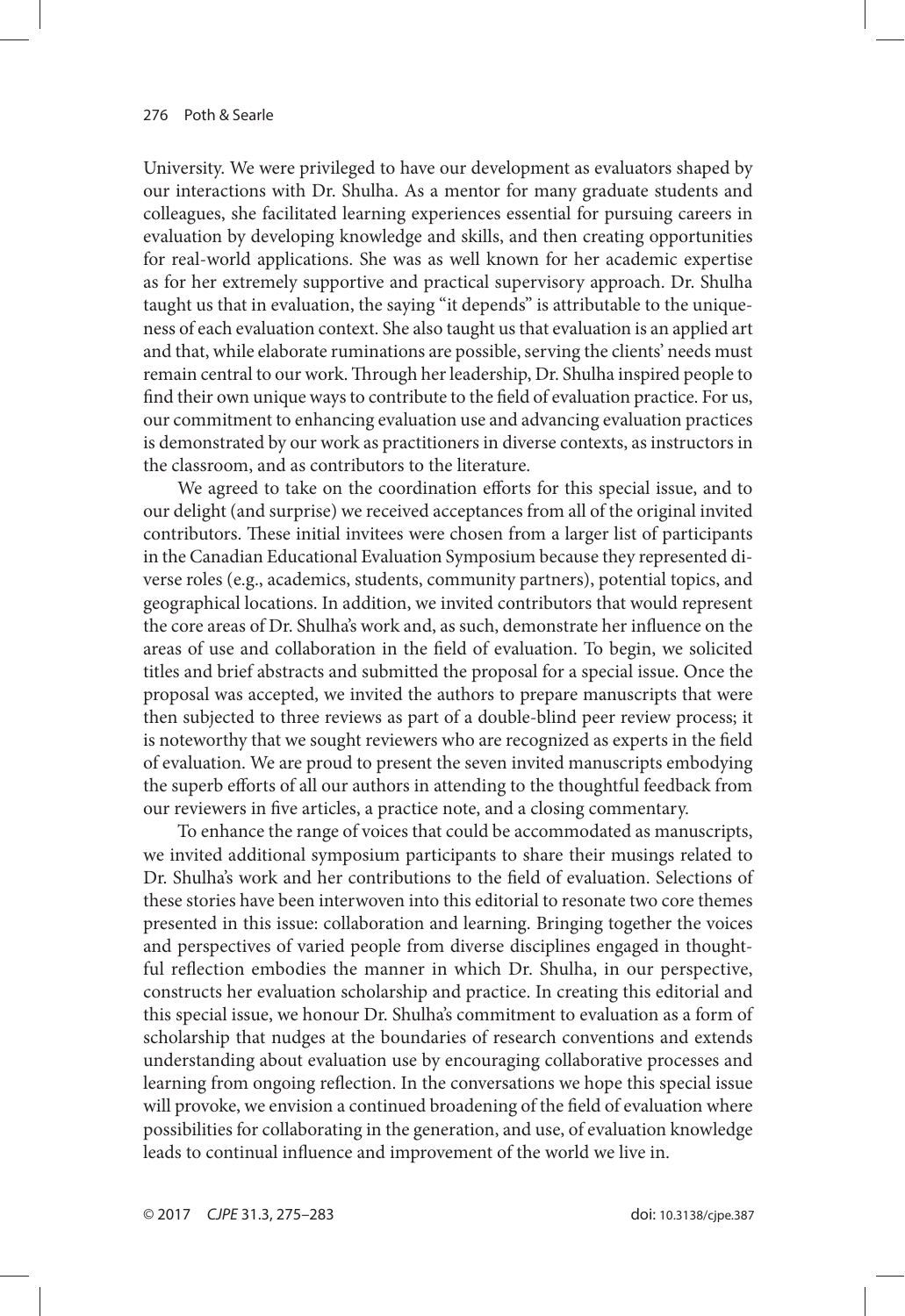### <span id="page-2-0"></span> **INTERWEAVING SCHOLARSHIP AND STORIES**

As the manuscripts in this special issue attest, Dr. Shulha has contributed significantly to our understandings in the areas of evaluation use (Cousins & Shulha, [2006](#page-7-0) ), collaborative practice (e.g., [Shulha, Whitmore, Cousins, Gilbert, & al](#page-8-0) [Hudib, 2016](#page-8-0); [Shulha & Wilson, 2003](#page-8-0)), and evaluation standards (e.g., Yarbrough, Shulha, & Caruthers, 2004; Yarbrough, Shulha, Hopson, & Caruthers, 2010). Working on this special issue has reminded us of the power of persistence and the cumulative effect that can be produced over a productive career.

The opening article—"Developing the Program Evaluation Utility Standards: Scholarly Foundations and Collaborative Processes"—provides a unique perspective from which to launch this special issue about Dr. Shulha's collaborative contribution to the third edition of The Program Evaluation Standards (Yarbrough et al., [2010](#page-8-0)) and specifically her work on the Utility standards, by her co-author Dr. Don Yarbrough. This work has played an influential role in guiding evaluator practice from all over the world; including in Canada where the third edition of the Standards is embedded within the descriptions of the Competencies for Canadian Evaluation Practice. Another collaborator on the revised standards, Dr. Rodney Hopson, Professor at George Mason University, reflects in the following story on how the values of learning and inclusion have permeated Dr. Shulha's approach:

The work we did on the third edition of the Program Evaluation Standards were like family reunions and I cherish that deliberate and careful attention to scholarship modeled for us in understanding the depth of utility! Lyn is a real ground breaker in her work on focusing on evaluation use beyond a unitary function to a multidimensional function one. One of my favourite quotes, and true to Lyn's form, is the one from an American Evaluation Association paper in 1994 when she wrote that "Wishing an evaluation to be participatory, does not make it so!" That quote epitomizes Lyn and her hope for the field. We evaluators can do more to ensure that our work is useful, quality, contextual, complex, meaningful, credible, relevant, and timely. And we have Lyn to thank for reminding us as we build the discipline and field for years to come.

 Relationships are central to the work Dr. Shulha has undertaken, and the importance of context and connections is also important to many of the articles featured in this issue. Both relationships and the concept of brokering are essential to Donnelly and Searle in the second article, "Optimizing Use in the Field of Program Evaluation by Integrating Learning from the Knowledge Field," where they imagine the future contexts of interwoven fields of knowledge and program evaluation. From their perspectives as former students, the authors point to Dr. Shulha's championing of accessible evaluation scholarship to a range of stakeholders as influential to their own work. They trace the key developments in their understandings of the role of evaluators in creating bridges between individual and organizational learning to promote knowledge mobilization. They make a case for evaluation as knowledge work because of the unique positioning of evaluation in the pursuit of systematic forms of inquiry and decision making that provides a disciplinary bridge. A Queen's University colleague, Dr. Chris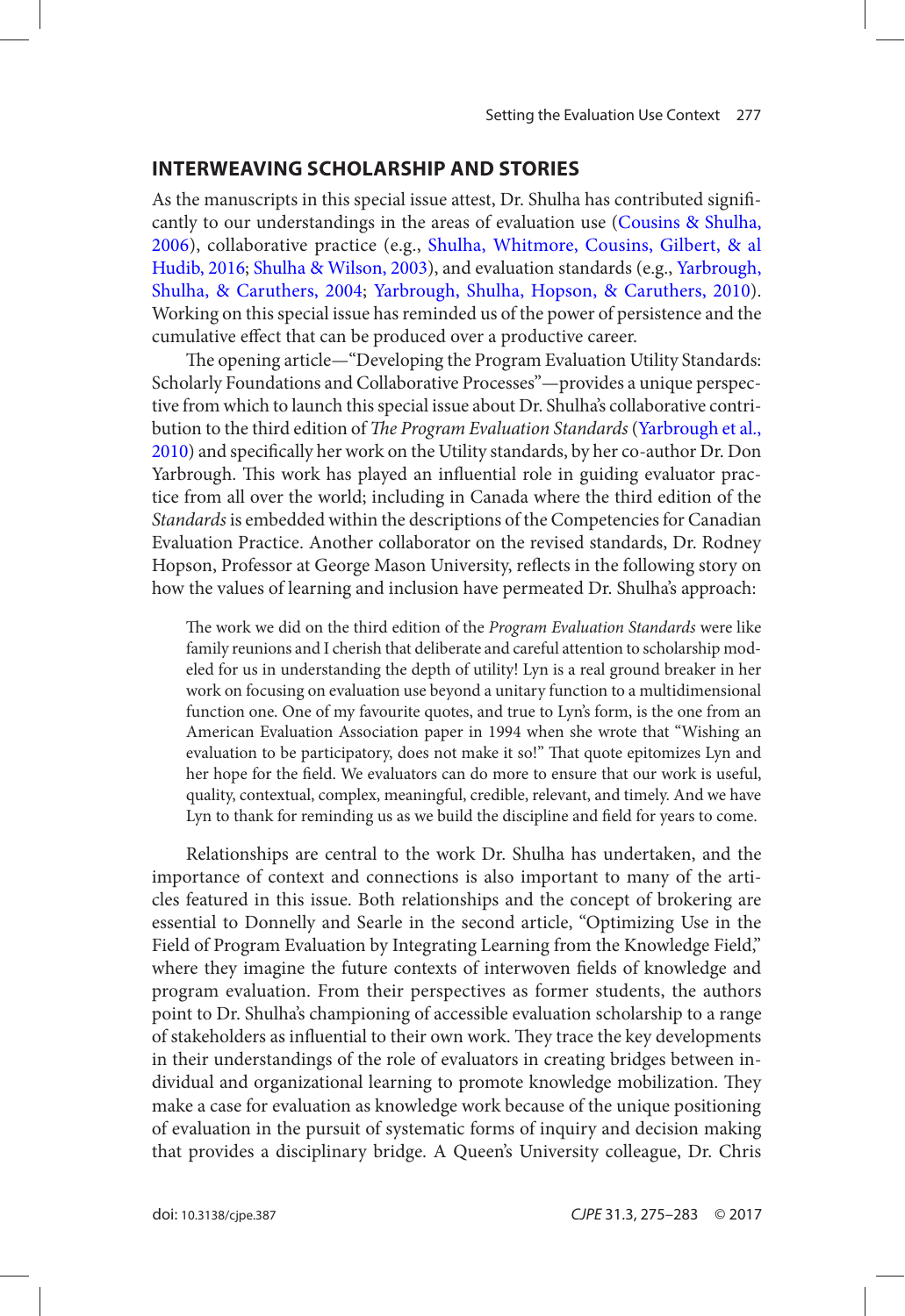DeLuca, encapsulates the reach of Dr. Shulha's evaluation scholarship in the following summary:

The worlds of educational assessment and evaluation are unquestionably complex. However, Lyn is able to see through the complexity and keep focused on the enduring goal embedded in all evaluation and assessment activities: the goal of learning. By prioritizing client, student, and educator learning through all of her work, Lyn is able to make program evaluation a valued and appreciated process within educational contexts.

The next two empirical articles highlight novel understandings gleaned from using collaborative approaches to evaluation. In their article, "Reflections on the Meanings of Success in Collaborative Approaches to Evaluation: Results of an Empirical Study," authors Whitmore, Al Hudib, Cousins, Shulha, and Gilbert provide further analysis of data from previous work that developed a set of evidencebased principles. Asking the question "How do evaluators using collaborative approaches to evaluation (CAE) define success?" they explore determinants of and criteria for "success" from the perspective of evaluators' responses ( $N = 320$ ) to their survey about practical experience with CAE, taking into account the context of the respondents' case examples. Whitmore and her colleagues provide a conceptual framework combining the processes and outcomes related to criteria for success which provides a useful framing for reading the next article. Searle and her colleagues use the principles from CAE within a developmental evaluation in an article titled "A Case Study of the Guiding Principles for Collaborative Approaches to Evaluation in a Developmental Evaluation Context." Data from an 18-month period involving collaboration between a university-based evaluation team and the program team from a national organization are used to explore how the principles strengthen collaboration and facilitate evaluative thinking in this developmental evaluation. The authors recognize Dr. Shulha's influence as their key mentor responsible for instilling the value of enhancing scholarship through application of evaluation theories and ongoing development of the evaluation standards and competencies of the field.

 Collaboration is a central feature of this issue because it has played a signifi cant role in shaping Dr. Shulha's evaluation experiences and is deeply entrenched in the way she views evaluation practice and theorizing. Dr. Shulha's commitment to the people, the projects, and the broader field of evaluation are apparent when she is working with diverse stakeholders. Collaborative networks promote evaluation use and influence by drawing on the expertise and experiences of relevant stakeholders while channelling their work toward a shared vision about the value of systematic processes and data-informed decision-making. We foresee that the value of learning grounded in networks of people within academic and practitioner settings as well as those established across disciplines will be critical to promoting the connectedness required for continued development of evaluation use and influence. As a former Queen's University colleague, Dr. Bob Wilson reflects on an influential lesson related to collaboration in the following description: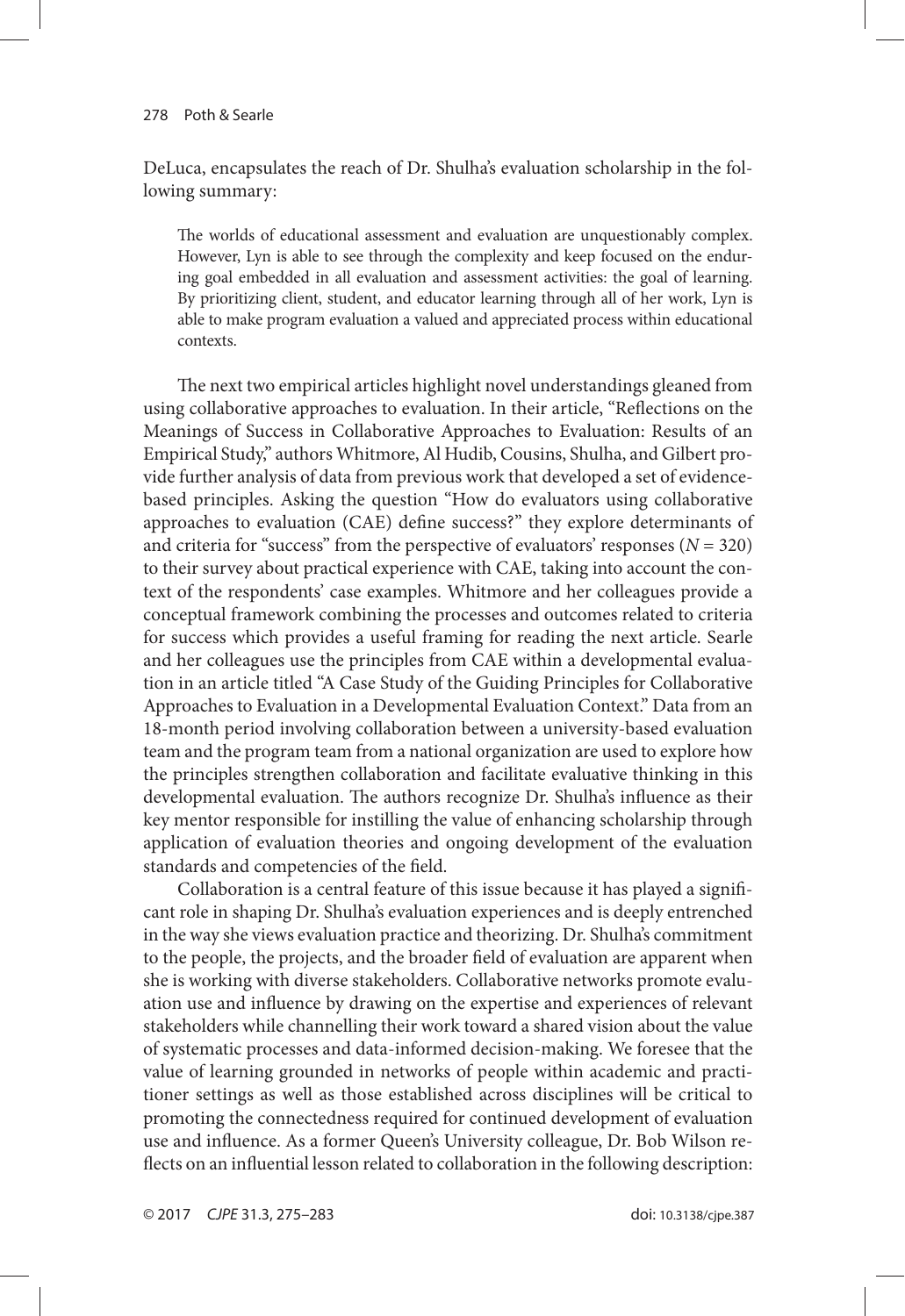When Lyn was enrolled in a doctoral programme, she was progressing well through the work, and nearing completion of the data-gathering, in a school where the principal had invited her in to work with teachers, I was stunned to receive an emotional call from her: the principal, perhaps fearing what would happen to his own control if his teachers continued to grow in confidence, kicked Lyn out and told her not to return. Fearing the worst—no thesis, no degree—we met to discuss the situation, collaboratively of course. Together, we coined a mantra that served her well in all her future work: "It's all data!" Why did he feel he had to dismiss her? What could she have done better in keeping him involved? How could she use the experience in future work? In fact, that event turned out to be seminal to her thesis and practice.

The role of mentorship is emphasized in the final empirical article, "Influential Mentoring Practices for Navigating Challenges and Optimizing Learning During an Evaluation Internship Experience." Poth, Anderson-Draper, and El Hassar explore quality indicators of an internship experience through the analysis of interviews with an intern, mentor, and coordinator, supplemented by field notes. Three key features are discussed related to influential mentoring practices: orientation to workplace context, autonomy of supervisory approach, and planning for evaluation agility. Much discussion has focused on Dr. Shulha's mentoring between teacher-students, yet a Queen's University colleague, Dr. Liying Cheng, shares the impact of scholar-scholar mentoring in the following account:

When I think about Lyn, I think about legacy, impact, balance, and sense of humour. Lyn represents program evaluation. Indeed, for many of us, Lyn's legacy is based on her program evaluation work. Not many academics can claim to have made such defining contributions to our field. Impact is now a buzzword in Education. I am, however, not talking about causal relationships or impact factors in terms of publications and grants. I am talking about the tremendous positive influence Lyn has had on teachers, academics, and the next generation of program evaluators. Lyn has showed me how to work positively and professionally with staff, faculty members, and graduate students. From time to time, Lyn also shared some of her stories with me. Her narratives always reminded me of the tremendous importance of balancing life and work, joy and frustration, encouragement and disappointment. Lyn has taught me how to work well in teams, how to follow, and how to lead. I could not have asked for—nor could I imagine—a better mentor and colleague for me than Lyn.

In the sole practice note, "The Oral History of Evaluation: An Interview with Lyn Shulha," Lam was inspired by the Oral History in Evaluation Project as way to reflect learning opportunities over a professional career. He offers a rich historical perspective to the development of the field, especially as recounted in the context of Canadian evaluation, the events and experiences that have shaped Dr. Shulha's career. It offers instructive lessons for evaluators, both novice and experienced, on launching and sustaining a career as an evaluation practitioner and researcher.

 Many of these ideas about the value of blending theory and practice, listening and sharing, as well as acting and reflecting are echoed in the words of Dr. Shulha's colleague Dr. Don Klinger at Queen's University. Dr. Klinger shared the following story to extend understanding about blending evaluation and research to impact scholarship.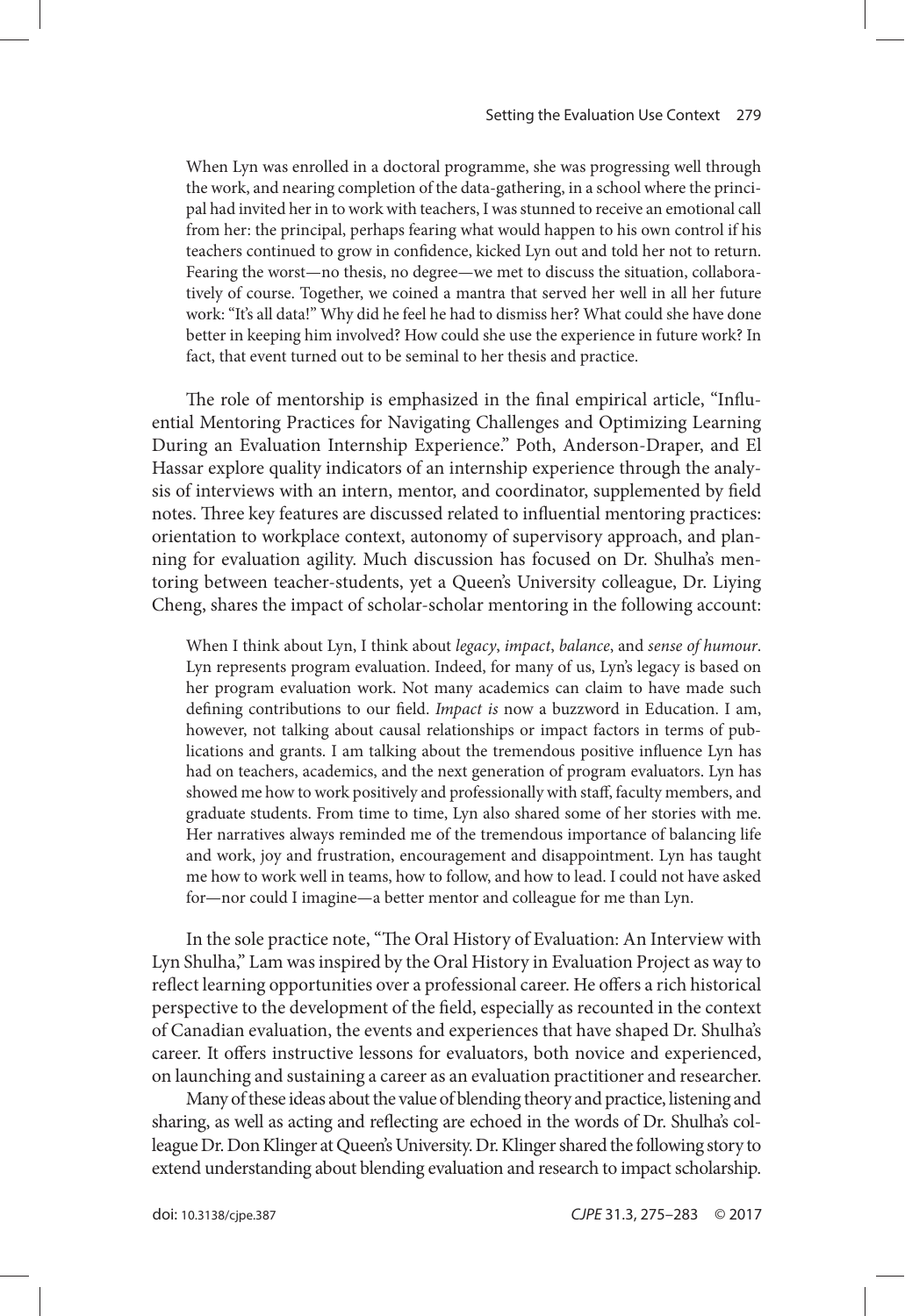Lyn's questions and comments create thoughtful dialogues and reflections; so much so, it is rumored that she has run out of gas on the 401 freeway in Toronto while deep in discussion. My own discussions with Lyn Shulha have impacted both my evaluation work and my work with classroom and large-scale assessment and testing. The lexicon and foundations of developmental and formative evaluation models continually shape my own thinking about assessment practices and, perhaps more importantly, assessment use. The two of us have worked together as instructors and research colleagues, and in every context, the end result has been a shift in my own thinking. I have witnessed these same shifts in others that Lyn has worked with. And these shifts are not just in people but also in organizations. As one critical example, the Ontario Ministry of Education now requires evaluation projects they fund to specifically highlight how the evaluation will serve a developmental purpose. This was not at all the case when we first began completing evaluation work with the Ontario Ministry of Education. These shifts highlight the influence of Lyn and her colleagues and alter the way that program evaluation is used in educational contexts; we are all richer for it.

 Dr. Shulha's contribution as a founder of the Assessment and Evaluation Group at Queen's University typifies her commitment to learning. As a scholarly family, the group offers an inclusive space for kinship where professors, students, and others who are interested in assessment and evaluation find connection as well as unity in their diverse ideas, approaches, and methods. In a closing commentary, Greene reflects on Dr. Shulha's influence on the field and on her personally over the past quarter of a century. She highlights Dr. Shulha's work in three areas: evaluation as collaborative practice, evaluation usefulness and use, and contributions of evaluation standards to evaluation as a profession and a practice. She also provides a perspective about her as a friend and colleague and the warmth that exudes across both these roles. Rich relationships that enhance evaluation use and influence are also evident in the experience shared by Dr. Keiko Kuji-Shikatani from the Ministry of Education:

Last year during the Evaluation Use Thematic Interest Group meeting at the American Evaluation Association, we honoured Lyn's contributions. During a discussion about the future of the group we had great fun hearing from Don Yarbrough, Valerie Caracelli, Michael Quinn Patton, Jean King, Rodney Hopson, Karen Kirkhart, Susan Tucker, Erin Burr, and Brad Cousins, who sent a written response because he could not be there. We concluded that a name change was necessary and Michael Patton pulled together the rationale, "Arguably the most important conceptual development in the study and theory of evaluation utilization over the last 15 years has been the expansion, both empirically and conceptually, to include influence as a core dimension of utilization. The TIG name should reflect that important development."

The new name adopted for the Thematic Interest Group was "Use and Influence of Evaluation," and from this story we can infer the scope of Dr. Shulha's reach and the impact of her efforts on a global scale.

 We are pleased to introduce Dr. Shulha's work and her impact on others and to share these articles because of the usefulness for advancing evaluation use and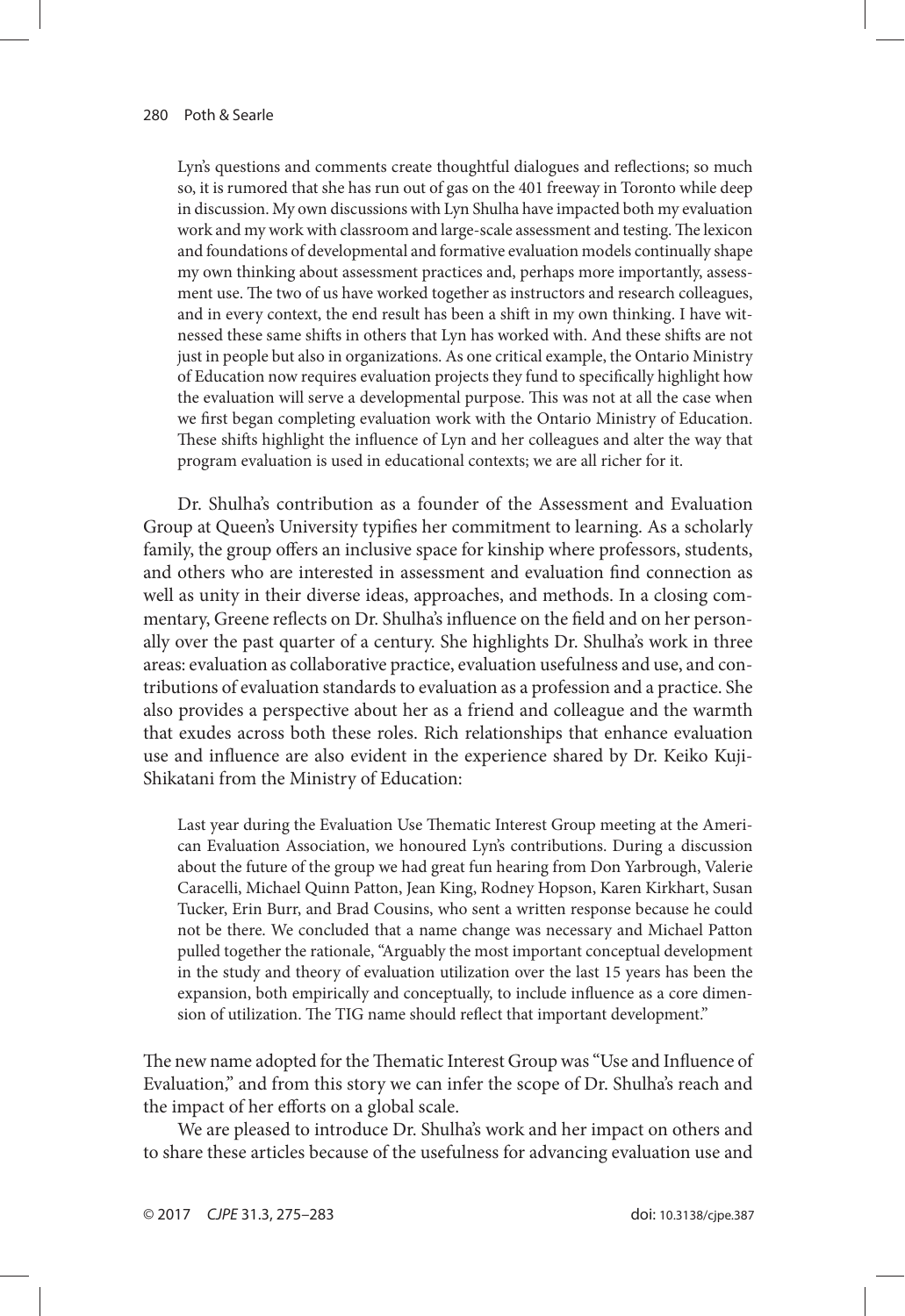<span id="page-6-0"></span>our understandings of Dr. Lyn Shulha's contribution to the current generation of Canadian program evaluators and researchers. Evident from the articles in this issue is that understanding and promoting evaluation use requires attention to the approaches and methods of evaluation applied in a range of contexts for a spectrum of purposes in ways that we are only beginning to understand. In collaborating with others, whether they are practitioners in the field, students, or colleagues from the field of evaluation, education, or health, Dr. Shulha focuses on building relationships, so that those working with her can act systematically in the ways they collect and use data for decision-making about programming. Her efforts in the field of evaluation reflect the relational, dynamic, and interconnected ways in which she views the world. She is guided by a commitment to questioning, listening, and reflecting as ways of understanding. By holding these commitments in her scholarship and her professional practice, she enhances the possibility of evaluation use by encouraging and modelling decisions informed by data or taking informed actions with a view to intended consequences.

Let us come together and imagine a future of evaluation use and influence where evaluators are skilled at flexibly positioning their evaluation work within applied contexts and yet guided by standards, competencies, and principles established by the field of evaluation. An evaluator focused on use and influence is one who is ethical, rigorous, and yet flexible; a professional who possesses both the capacity of skilled evaluation practice and the imagination for innovative scholarship. This special issue highlights Dr. Shulha's influence and further establishes a network of evaluation scholars by providing a shared goal for sustained interactions around evaluation ideas. The power of collaborations will need to be harnessed for the future growth of the field of evaluation. Collaborating presents both opportunities and challenges (e.g., [Bowen & Martens, 2006](#page-7-0); [Cousins &](#page-7-0) [Whitmore, 1998](#page-7-0); [O'Sullivan, 2004](#page-8-0); [Shulha & Cousins, 1997](#page-8-0)). Keeping pace with the fluidity of collaborative styles now possible, and even necessary, requires ongoing learning and reflection (Canadian Evaluation Society, 2010; Shulha et al., 2016; [Shulha & Wilson, 2003](#page-8-0)). In today's increasingly complex and interdependent work, collaboration leverages the expertise and experiences of many for the purposes of ongoing learning (Preskill, Zuckerman, & Matthews, 2003; [Torres &](#page-8-0) [Preskill, 2001](#page-8-0)). Moving forward, successful collaborations will continue to promote learning by increasing transparency for funders while using multiple modalities in evaluation processes and products to engage stakeholders, participants, and/or public audiences.

 As guest co-editors, we are indebted to the authors and peer reviewers of manuscripts for their willingness to participate in this important endeavour and, of course, to the Canadian Journal of Program Evaluation and specifically editorin-chief, Robert Schwartz, for supporting our efforts. We are grateful that this process has included many others who have acted as sounding boards for ideas and reviewers for pieces, responded to technical questions, or contributed pieces for inclusion in this editorial. There are considerable differences that characterize the pieces in this issue and the construct of evaluation use more broadly. These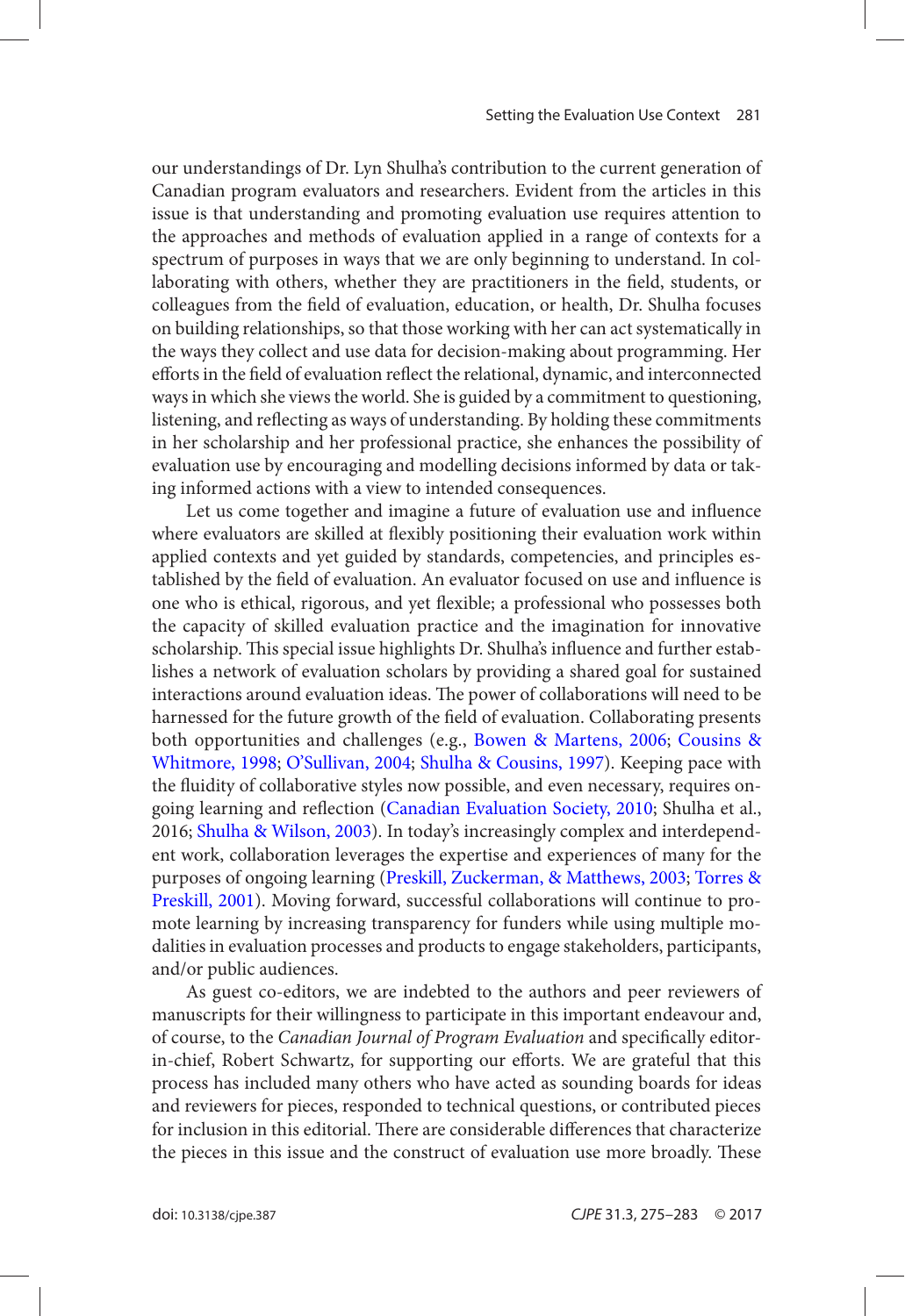<span id="page-7-0"></span>differences, rather than dividing our ideas, make clear the value of having a broad perspective, a strong group of colleagues, the ability to collaborate, standards to guide our practice, and the willingness to reflect—these are the lasting influences of Dr. Shulha's work in evaluation use. We now invite you to enhance your engagement with the ideas presented in this issue by following Dr. Shulha's leadership; embracing a learning stance, reflecting frequently, and collaboratively discussing ideas with evaluation colleagues who are both inside and outside the academic environment.

# **ACKNOWLEDGEMENTS**

 In recognition of the great deal of work completed behind the scenes for any special issue, we wish to extend our heartfelt thanks to the Canadian Journal of Program Evaluation editor-in-chief, Robert Schwartz, Editorial Assistant Emily Taylor, the Associate Editors and Editorial Board Members (see CJPE website). We truly appreciate the support for bringing our idea to fruition in honouring Dr. Lyn Shulha's contribution to the field of evaluation. In closing, we hope that the articles in this issue help readers to think differently about evaluation use, its application to their own work, and ultimately encourage innovation in evaluation use research.

# **REFERENCES**

- Bowen, S., & Martens, P. J. (2006). A model for collaborative evaluation of universitycommunity partnerships. Journal of Epidemiology and Community Health, 60(10), 902 – 907 . <http://dx.doi.org/10.1136/jech.2005.040881>
- Buchanan, H., & Kuji-Shikatani, K. (2014). Evaluator competencies: The Canadian experience. Canadian Journal of Program Evaluation, 28(3), 29-47.
- Canadian Evaluation Society. (2010). Competencies for Canadian evaluation practice. Retrieved from [http://www.evaluationcanada.ca/txt/2\\_competencies\\_cdn\\_evaluation\\_](http://www.evaluationcanada.ca/txt/2_competencies_cdn_evaluation_practice.pdf) [practice.pdf](http://www.evaluationcanada.ca/txt/2_competencies_cdn_evaluation_practice.pdf)
- [Consortium of Universities for Evaluation Education . \( 2011 \)](#page-0-0). Framework for collaboration on shared inter-university graduate evaluation education courses . Retrieved from  [http://www.evaluationeducation.ca/documents/CUEE\\_Annual\\_Report\\_2014-2015.](http://www.evaluationeducation.ca/documents/CUEE_Annual_Report_2014-2015.pdf) [pdf](http://www.evaluationeducation.ca/documents/CUEE_Annual_Report_2014-2015.pdf)
- [Cousins , J. B. , & Shulha , L. M. \( 2006 \)](#page-2-0). A comparative analysis of evaluation utilization and its cognate fields of inquiry: Current issues and trends. In I. Shaw, M. M. Mark, & J. Greene (Eds.), Handbook of evaluation: Program, policy and practices (pp. 266-291). London, UK: Sage. http://dx.doi.org/10.4135/9781848608078.n12
- [Cousins , J. B. , & Whitmore , E. \( 1998 \)](#page-6-0). Framing participatory evaluation. New Directions for Evaluation, 1998(80), 5-23. http://dx.doi.org/10.1002/ev.1114
- Kuji-Shikatani, K., McDavid, J., Cousins, J. B., & Buchanan, H. (2013). Consortium of Universities for Evaluation Education and its impacts on professionalizing evaluation in Canada. Nihon Hyouka Kenkyuu, 12(2), 11-22.